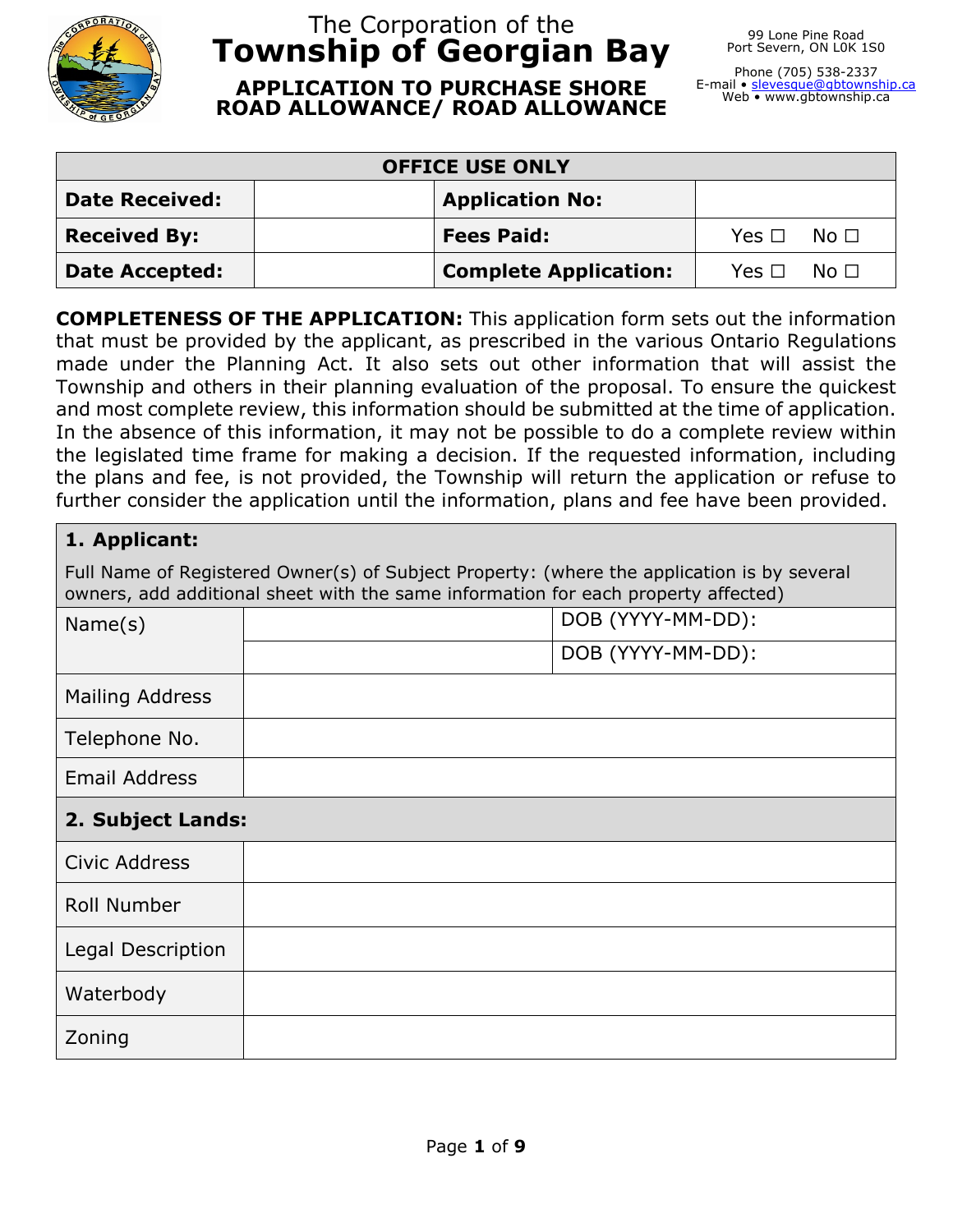| Is a land swap being requested with the application? (if a Township Road runs through<br>your property, we will request 20m of land in exchange for the SRA you intend to obtain<br>ownership of). A survey showing both parcels of land will need to be completed by the<br>applicant. Yes $\square$<br>No <sub>1</sub>                                                 |  |  |  |  |  |
|--------------------------------------------------------------------------------------------------------------------------------------------------------------------------------------------------------------------------------------------------------------------------------------------------------------------------------------------------------------------------|--|--|--|--|--|
| Any open / outstanding Building Permits on the property?<br>Yes $\square$<br>No <sub>1</sub>                                                                                                                                                                                                                                                                             |  |  |  |  |  |
| Reason for Purchasing Shore Road Allowance:                                                                                                                                                                                                                                                                                                                              |  |  |  |  |  |
|                                                                                                                                                                                                                                                                                                                                                                          |  |  |  |  |  |
|                                                                                                                                                                                                                                                                                                                                                                          |  |  |  |  |  |
| Letters of Authorization from Neighbouring Properties Attached<br>Yes $\Box$<br>No <sub>1</sub><br>(REQUIRED WHEN LOT LINES WILL BE ALTERED)                                                                                                                                                                                                                             |  |  |  |  |  |
| Canadian Resident<br>Yes $\Box$<br>No <sub>1</sub>                                                                                                                                                                                                                                                                                                                       |  |  |  |  |  |
| Non-resident person means an individual who is not ordinarily resident in Canada, or<br>who, if ordinarily resident in Canada, is neither a Canadian Citizen nor an individual who<br>has been lawfully admitted to Canada for permanent residence in Canada.                                                                                                            |  |  |  |  |  |
| <b>Access</b>                                                                                                                                                                                                                                                                                                                                                            |  |  |  |  |  |
| Provincial Highway □<br>Municipal Road (All Season) □<br>Municipal Road (Seasonal) □<br>Right-of-Way □<br>Water Access Only $\Box$                                                                                                                                                                                                                                       |  |  |  |  |  |
| The Applicant(s) hereby authorize(s) the Solicitor for the Township to confirm my $/$ our<br>residency by affidavit at the time of the registration of the transfer of title of the road<br>allowance to me / us as my / our authorized agent.                                                                                                                           |  |  |  |  |  |
| The Applicant(s) need to submit a <b>colour</b> photocopy of their photo identification<br>(Driver's License / Passport) as well as a completed 'Attestation as to Identity' form<br>(attached) to be submitted to our Solicitors in order for them to open their file(s).<br>Surveys (or separate survey sketches) must show all structures located on the SRA /<br>RA. |  |  |  |  |  |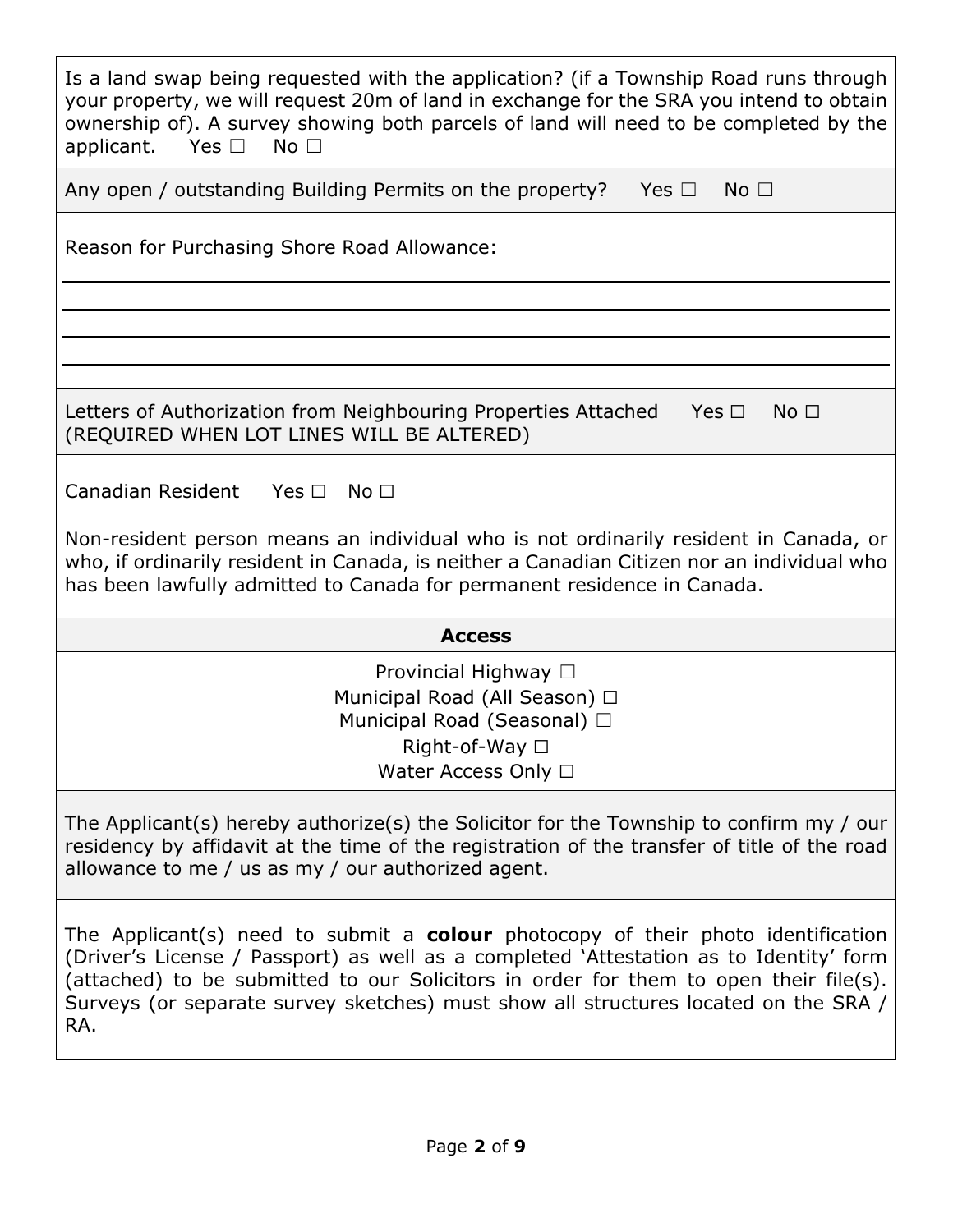#### **Legal Agreement**

The Applicant agrees to allow the Administration Department to perform a site inspection at the property in consideration of this application. The Applicant shall provide two separate payments for the following:

- 1. Administration Fees in the amount of \$621.50 payable to the Township of Georgian Bay, plus \$100.00 per additional property, and
- **2.** Deposit for legal costs and a file maintenance fee in the amount of \$1,150.00 payable to HGR Graham Partners LLP, in trust, per property (\$300 of which will be applied toward the purchase price owing by the Applicant so long as the Applicant complies with the timeframes set out in the Township's Policies and Procedures for Shore Road Allowance Closings). Please refer to the Policies and Procedures that you received with this application for an estimate of the total legal costs and the purchase price of the land.

The Applicant agrees to pay all other costs associated with such a road closing including, but not limited to, all legal work, survey work and appraisal work that will be required in connection with the closure and sale of such road allowance pursuant to the Township of Georgian Bay's Road Closing Policies and Procedures. The Applicant(s) understands, agrees, and adheres to all conditions of the Township of Georgian Bay's Shore Road Allowance Closing Policies and Procedures attached hereto.

**I/we certify that all statements and information provided in this application are true, accurate and current.**

| Applicant | Applicant |  |
|-----------|-----------|--|
| Date:     | Date:     |  |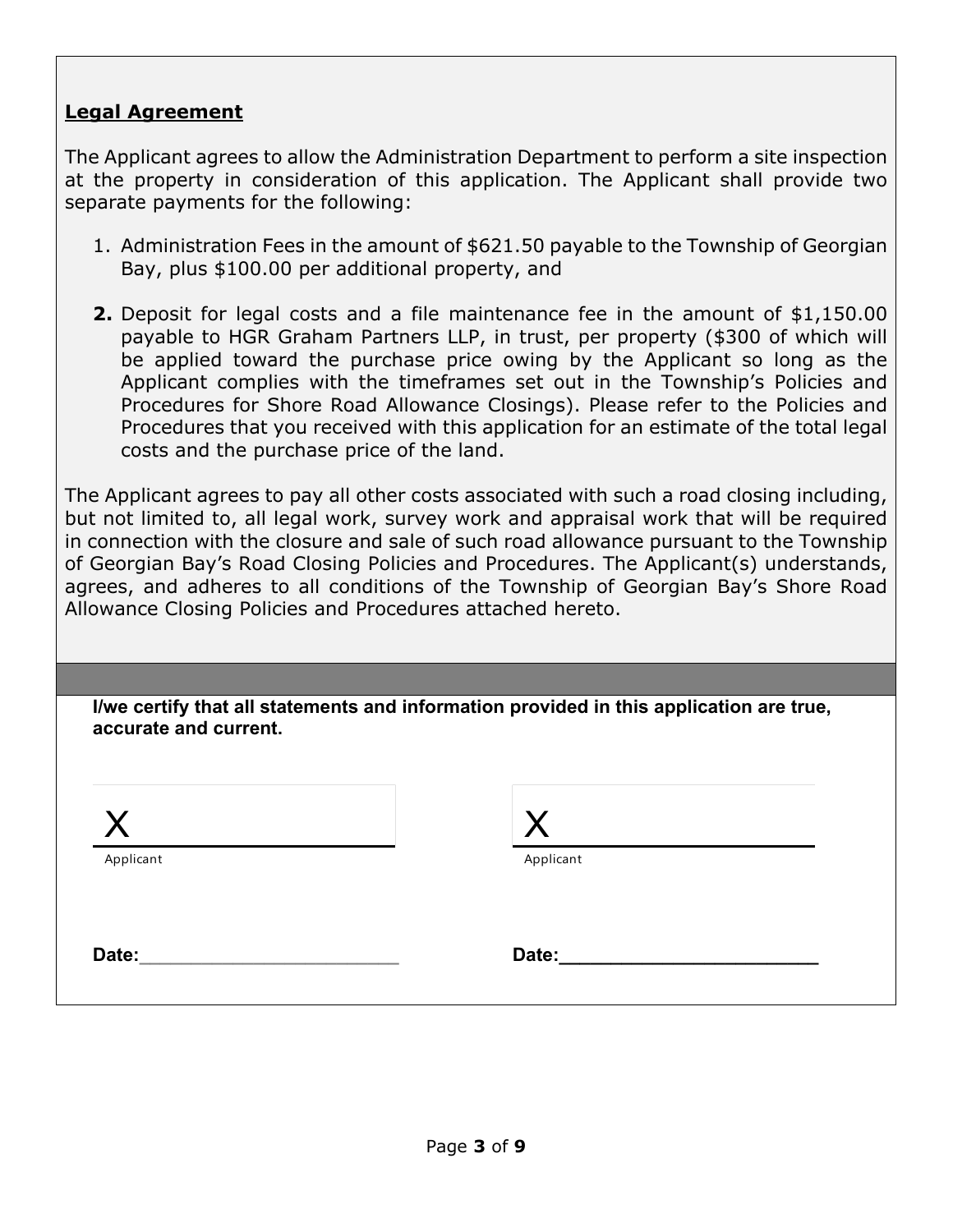# **ATTESTATION TO IDENTITY**

| I, the Attestor named below, hereby certify that I met with ____________________<br>a photocopy of which is made on this page or attached hereto. The photograph in the<br>identification document is a true likeness of the said person. To the best of my<br>knowledge and belief the identification document that I examined is valid and<br>unexpired. |  |  |
|------------------------------------------------------------------------------------------------------------------------------------------------------------------------------------------------------------------------------------------------------------------------------------------------------------------------------------------------------------|--|--|
| Attested to at ______________________this ___________day of _________________, 20_________                                                                                                                                                                                                                                                                 |  |  |
|                                                                                                                                                                                                                                                                                                                                                            |  |  |
| Commissioner, etc.                                                                                                                                                                                                                                                                                                                                         |  |  |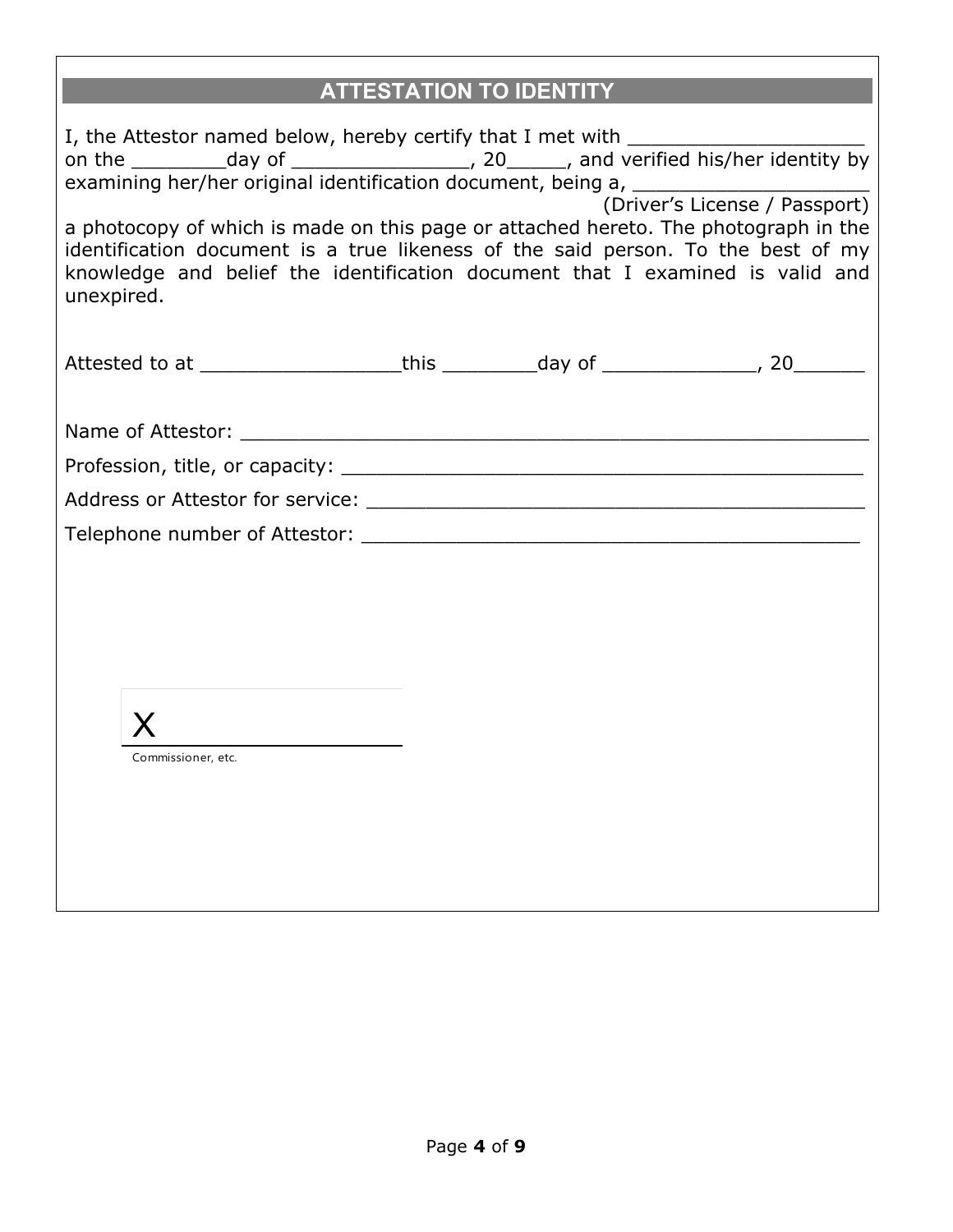# **POLICIES AND PROCEDURES – SHORE ROAD ALLOWANCE CLOSINGS**

As per the current Fees and Charges By-law, the purchase price of Shore Road Allowance is \$12 per square metre and Road Allowance is \$8 per square metre, plus HST. Preconsultation with the staff of Township on process, requirements, fees, etc., is advised prior to submitting an application.

No portion of a Township-owned Shore Road Allowance (SRA) or Road Allowance (RA) shall be closed if:

- a) It is part of a flood plain (but if there is an existing building on it, consideration may be given to closing and selling to the owner that portion of the SRA actually occupied by the building;
- b) The Township is not the registered owner of the SRA/RA;
- c) It is used for road or pedestrian access to an adjacent property or properties (unless an alternate, suitable access approved of by the owners of the properties affected and acceptable to the Municipality is provided);
- d) It is flooded land;
- e) It includes a portage trail;
- f) It is regarded as having historic or cultural value;
- g) It has been identified as required for recreational purposes of the Municipality;
- h) It is deemed to have a negative impact on neighbouring properties (however, in certain circumstances, a License of Occupation can be applied for giving the property owner exclusive use of the subject parcel of land);
- i) It is below the high-water mark on non-controlled bodies of water;
- j) The closure will result in conflicts with the Township of Georgian Bay Official Plan Policies, By-law regulations or procedures; or,
- k) Council agrees that the overall interest of the Township prevails.

To begin the process to purchase a SRA/RA, the Applicant or Group Leader must submit the following to the Township:

- a) Confirmation by either a solicitor acting on behalf of the Applicant / Group Leader or an Ontario Land Surveyor that the SRA is owned by the Township of Georgian Bay;
- b) A certificate of insurance for \$2 million naming the Township as a co-insured in a form and content satisfactory to the Township (if a permit is required prior to completion);
- c) A complete application including photocopies of identification (driver's license or passport) and an Attestation to Identify form for all applicants; and
- d) Applicable fees (application fees and legal retainer described in the application available from the Township).

Portions of SRA/RA will be closed only on application of; and will be sold only to the owner(s) of the abutting land (the 'Applicant'). Except in special circumstances where approval of Council has been obtained, an Applicant will not be permitted to purchase anything less than the entirety of the SRA which abuts the Applicant's property. In these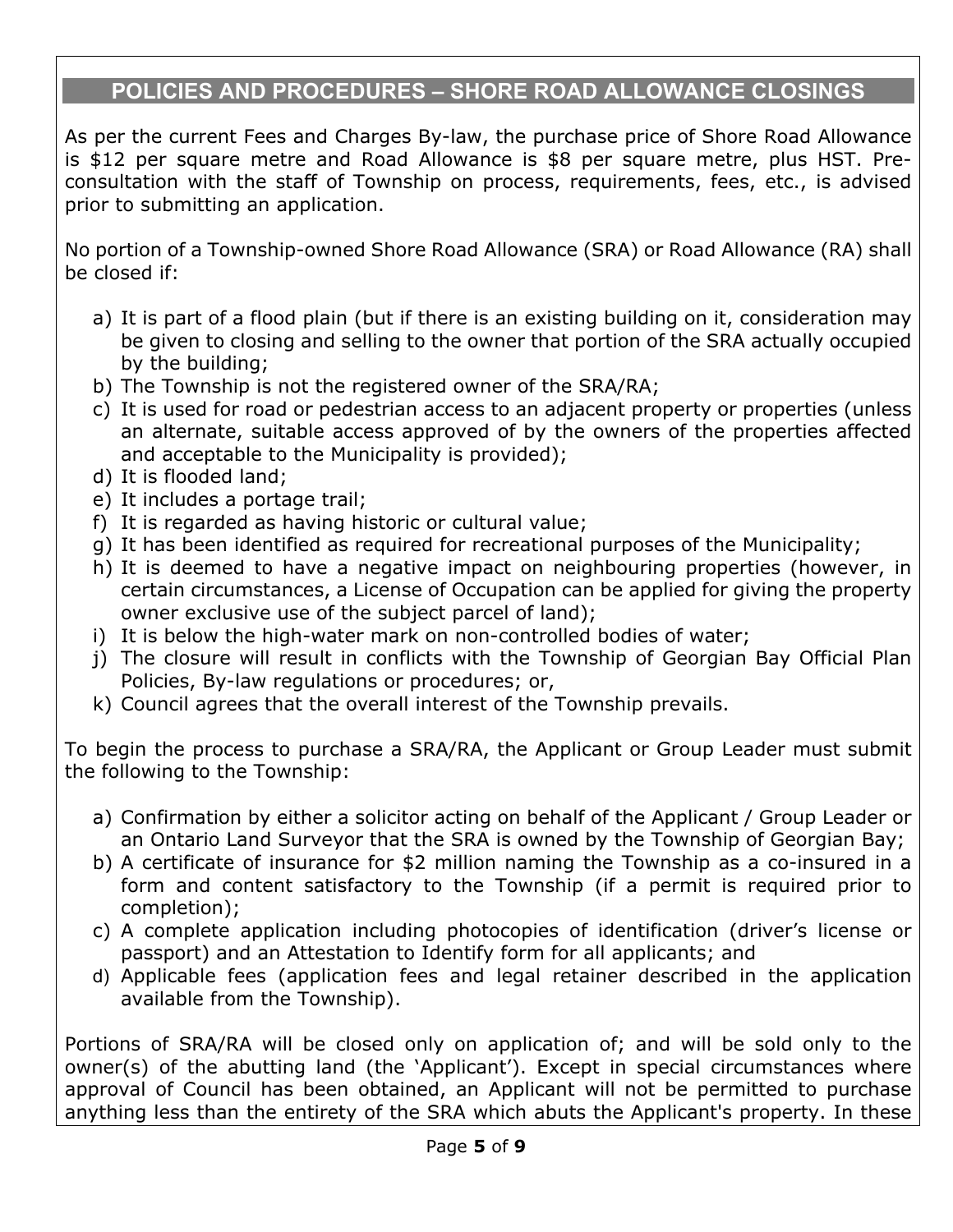cases, the Applicant will be encouraged to purchase an amount of SRA that will give them the minimum required frontage for their zone.

Those who are successful in the purchase of the SRA / RA will not be granted consent in the future to create a new lot based on the increased property area unless there was adequate lot area before the purchase was completed. Only SRA / RA above the high-water mark (on non-controlled bodies of water) will contribute to lot area for planning application purposes.

The Township will comply with the notice requirements within the Statutes of Ontario for stopping up and closing road allowances. The Township will also send notice to:

- a) Abutting property owner(s) of the road allowance to be closed.
- b) Abutting property owner(s) of the property to which the road allowance is proposed to be joined in title.
- c) Any party that demonstrates an interest in the application.

The Township will only convey to the adjacent landowner the original 66' SRA / 33' RA or any part of the SRA/RA not covered by water, notwithstanding that the location of the water's edge at any given time may extend beyond the outer limit of the original SRA/RA laid out by the original surveyor of the Township.

Generally, the portion of SRA to be closed and conveyed will be determined by straight extensions of existing lot lines. Due to the irregular nature of the shoreline, deviations from straight extension of existing lot lines may be considered. For example, when the side lot lines of the lots are not perpendicular to the shoreline and to simply extend them would be to the disadvantage of one and to the advantage of the other. Land must be distributed amongst competing owners on a fair and equitable basis and a method of dividing the land has been approved. This method is to draw a line offshore roughly parallel to the general line of the shore. Perpendiculars are then drawn from the various lot corners to the imaginary line offshore. See attached Schedule 'A'.

Applicants will be encouraged to establish extension of lot lines by mutual agreement with abutting property owners. Council will consider deviations from the straight extension of existing lot lines in some circumstances (i.e., encroachments of existing structures.) The decision will be based on comments from the surveyor. A letter of agreement to the lot line extension from abutting neighbours may be required before approvals are granted.

The purchaser is responsible for all costs incurred by this transaction including, but not limited to: application fees, legal retainer, SRA/RA purchase fee, survey and Land Registry Fees.

Group applications to purchase the SRA will require the appointment of a group leader who will be responsible for:

- a) Ensuring applications are complete prior to submission to the Township office;
- b) Receiving correspondence from the Township in connection with the purchase; and,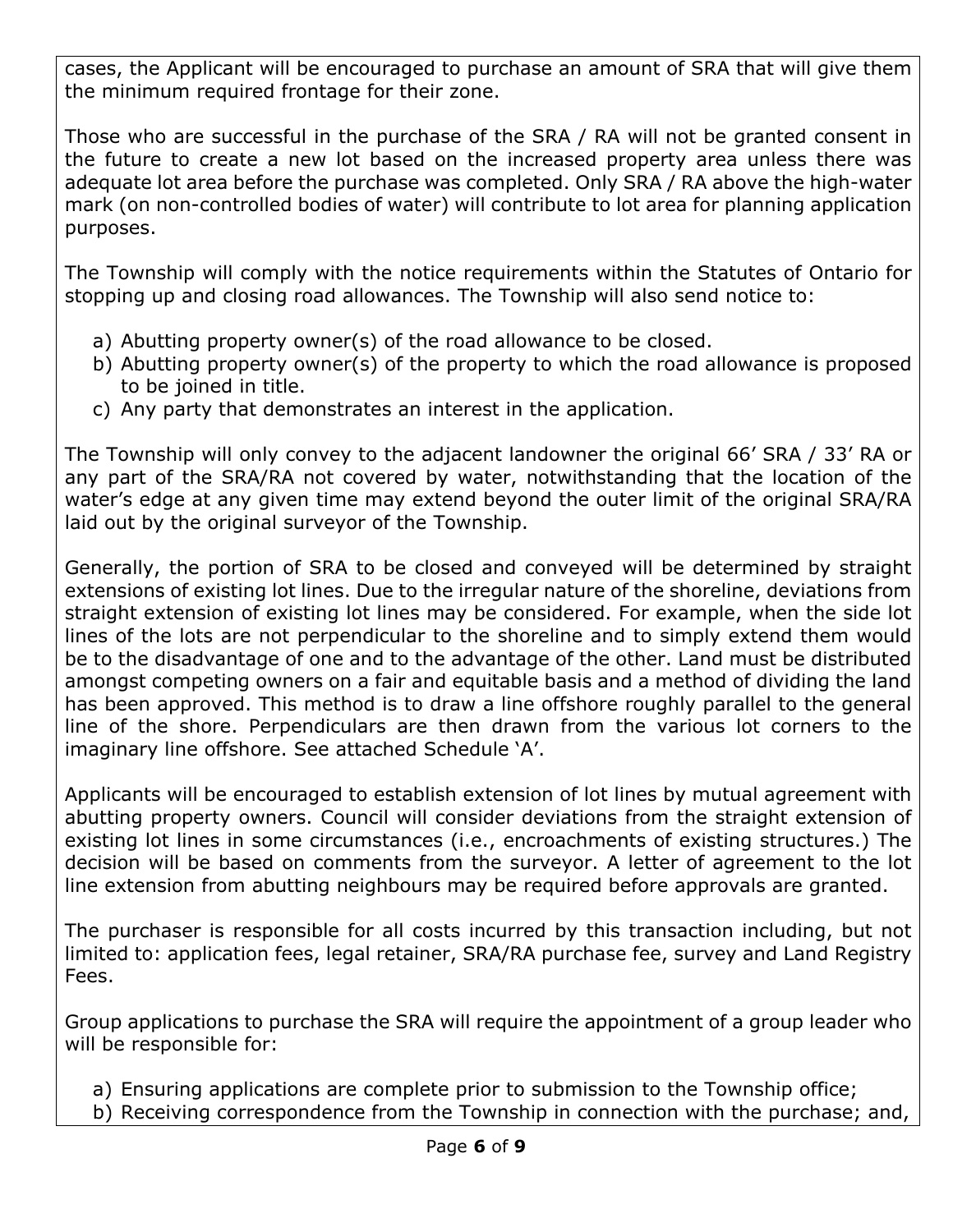c) Obtaining required documentation and consents from the members of the group and abutting landowners and forwarding same to the Township office.

A Group Application is when more than one but less than five residents of an area whom all wish to purchase their abutting SRA/RA fill out and submit applications for their respective properties. The 2-5 applicants must live close enough together to have all properties visible on one survey.

Only the group leader will deal with the Township. Group members must be aware of the group leader's name and will direct enquiries to the leader and not to the Township. Group applicants should understand that if any member of the group sells his property or becomes deceased, the group application may be delayed until the new title to the subject property is established. There is a maximum number of 5 properties per group and applications must be submitted altogether.

Throughout the process, the Applicant or Group Leader will be required to submit:

- a) A site plan and draft survey plan prepared by a Surveyor. The site plan will depict all buildings, accessory structures, docks and septic systems located on the property (an Ontario Land Surveyor's registered plan is not required at this stage; however, a draft plan is);
- b) A digital copy plus one (1) paper copy of the reference plan of survey prepared and deposited in the Land Registry by an Ontario Land Surveyor which depicts the road allowance to be closed and total square metres of the parcel to be purchased.
- c) The balance of all legal costs.
- d) SRA/RA purchase price as required by the Township's Tariff of Fees By-law.
- e) Other fees for additional planning procedures that may be required (i.e. Zoning Bylaw Amendment, Deeming By-law, Site Plan Agreement, Bell and/or Hydro Easement, etc.)

Upon receipt of the completed application form and the required application fees, the Administration Department will undertake a review of the request, circulate the application to appropriate agencies for comment, and prepare a report with recommendations to Council on the merits of the application.

If the applicant's lot(s) was created by a registered Plan of Subdivision, the subject SRA/RA will not merge with the lot(s), pursuant to the Planning Act. Council's approval will be made subject to the applicant submitting an application to the Township together with the required concurrent application fee to deem the subject lot(s) not to be on a registered plan of subdivision. The Township will register the By-law at the local Land Registry Office, thereby permitting the SRA/RA to merge with the subject lot.

If the Applicant(s) decide to withdraw their application, a portion of the application fee will be retained by the Township depending on the amount of work completed on the file, and the legal costs to date will be payable by the Applicant(s).

If the Applicant(s) has not responded to the last correspondence received from the Township of Georgian Bay and/or the Solicitor with respect to a SRA matter within one (1)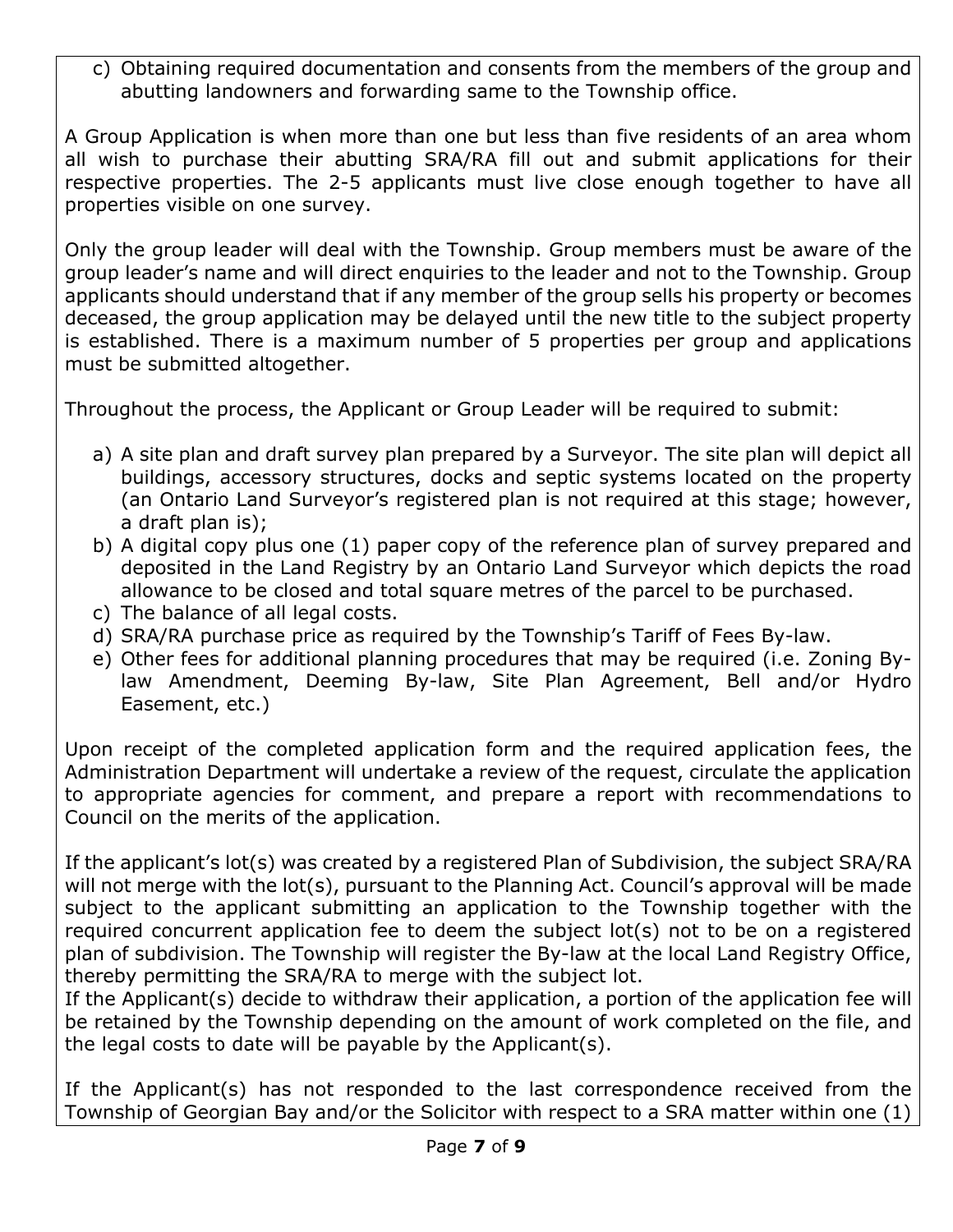year from the date of that correspondence, the Township and/or Solicitor will have the right to close the file and refund 50% of the original application fee paid to the Township and the applicant(s) will be responsible for legal fees to date. \$300 of the deposit for legal costs and file maintenance fee previously submitted by the Applicant(s) will be returned by the Township's solicitor to the Applicant(s).

The Applicant(s) will have 1 year from the passage of the by-law closing the SRA to provide the purchase funds to the Township and/or the Township's Solicitor and complete the purchase of the SRA. If the Applicant(s) fails to close the transaction within 1 year from the passage of the by-law closing the SRA, the Township and/or the Township's solicitor may close their files with respect to the transaction. In such event, the Applicant(s) will forfeit the entire \$1,150 legal cost and file maintenance fee together with such portion of the original application fee paid by the Applicant(s) to the Township as the Township deems reasonable. The Applicant(s) will be required to deposit an additional application fee and legal cost and file maintenance fee in order to re-activate the SRA purchase.

Following completion of the solicitor's work and receipt of final payment by the applicant, the solicitor will register a Transfer / Deed to convey the subject municipal SRA/RA to the applicant.

The entire procedure can take anywhere from 3 to 12 months to complete depending on the applicant submitting the required documents; however, the applicant cannot be given any guarantees as to the time frame that will be required to process individual applications. Purchasers of all road allowances are to be made aware that such purchase may result in an increased assessment.

### **Building Permits will not be issued for structures on the parcel of SRA / RA until the sale has been completed in full**